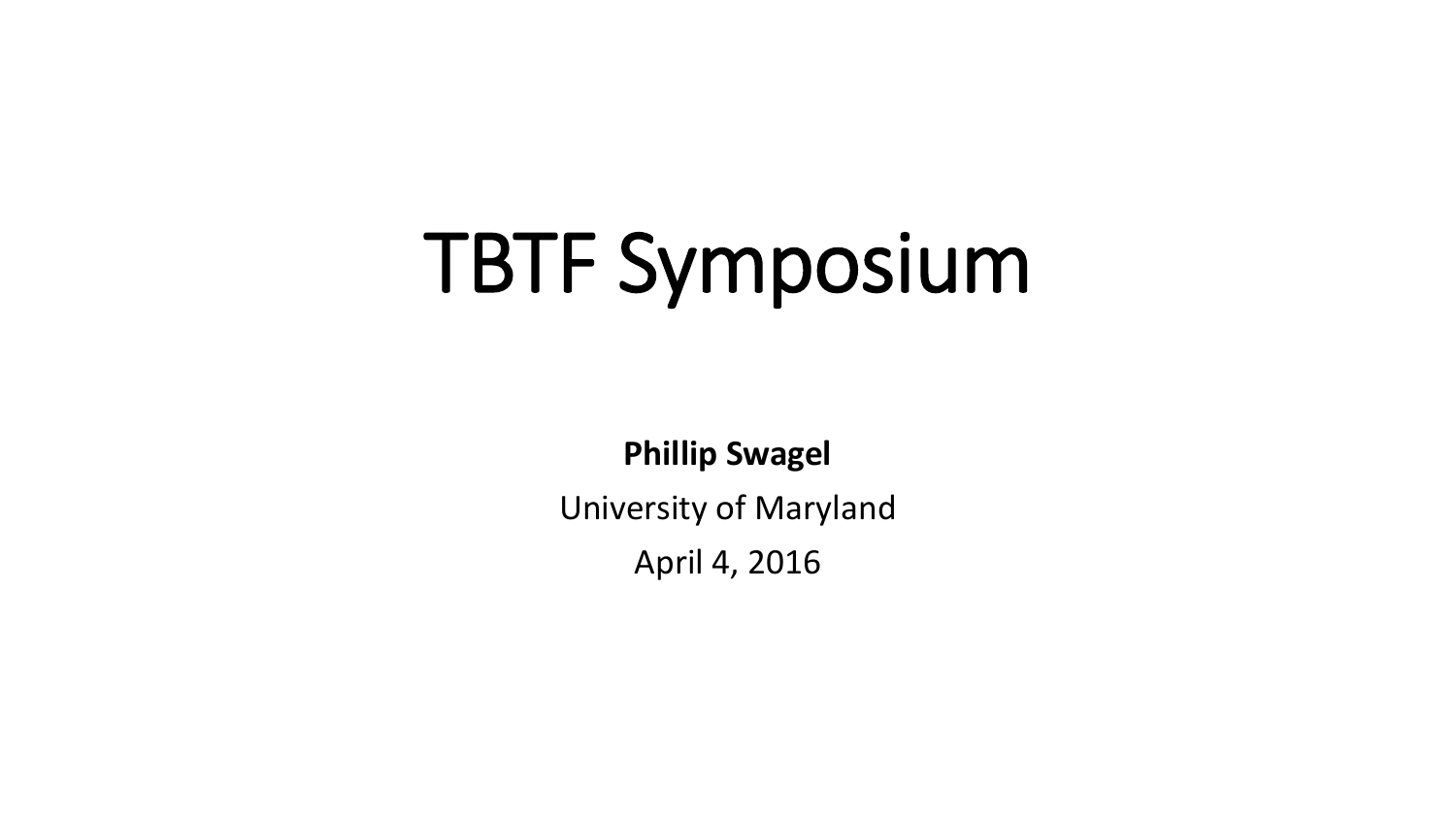## What do people want out of banks?

- Connect savers and investors
- Governance by monitoring loans
- Other

Provide liquidity services

• Most people don't want to be equity investors – they prefer to provide banks with debt funding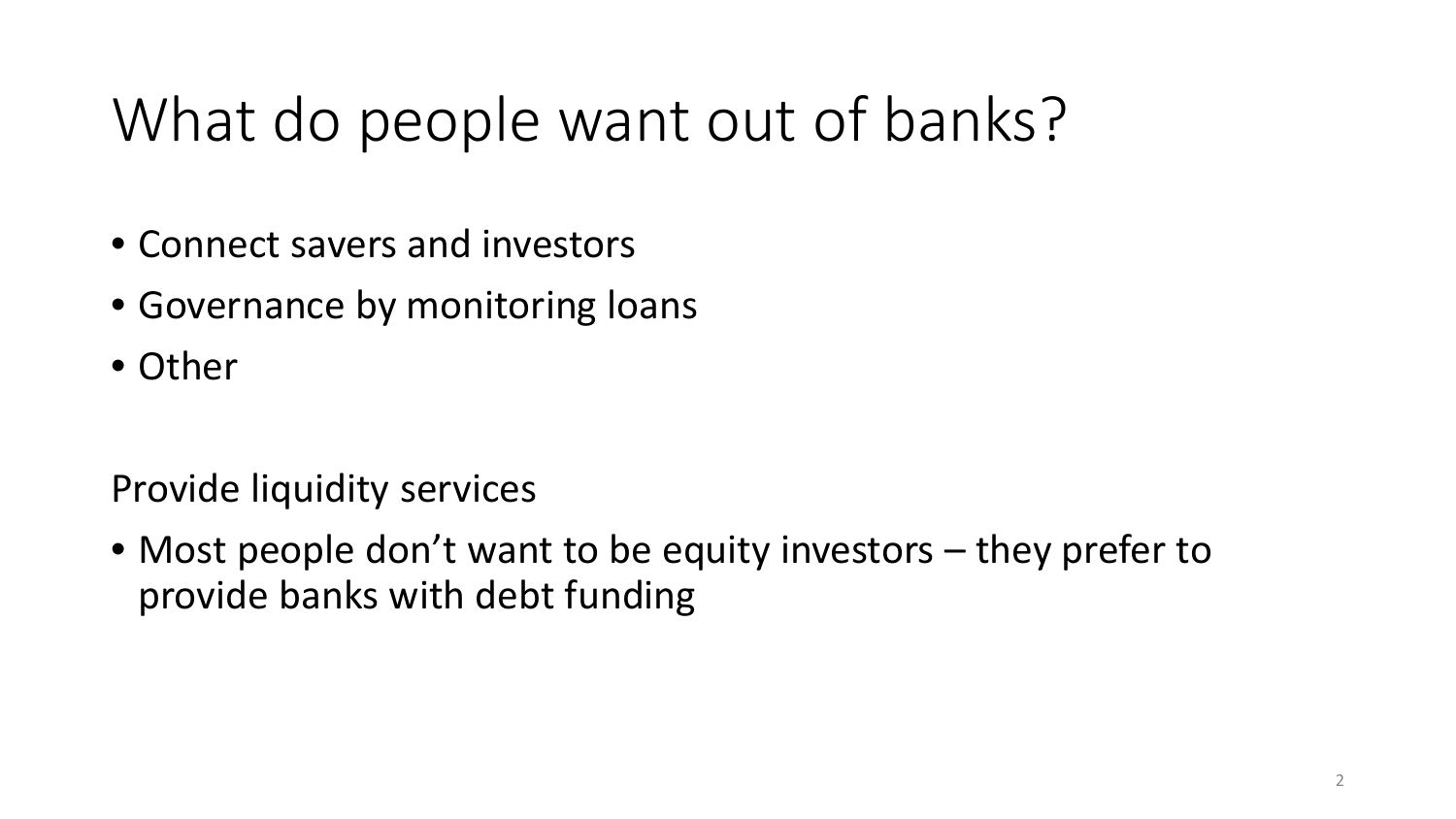# Should the private sector provide liquidity services?

- Pros: good innovations like ATM's, competition, low costs, stability for most people because of deposit insurance
	- Do we want the Postal Service to provide banking services?
- Cons: instability for the economy as a whole
- If the government instead produces the safe assets, eventually raises a question about whether those will be safe. A fiscal issue.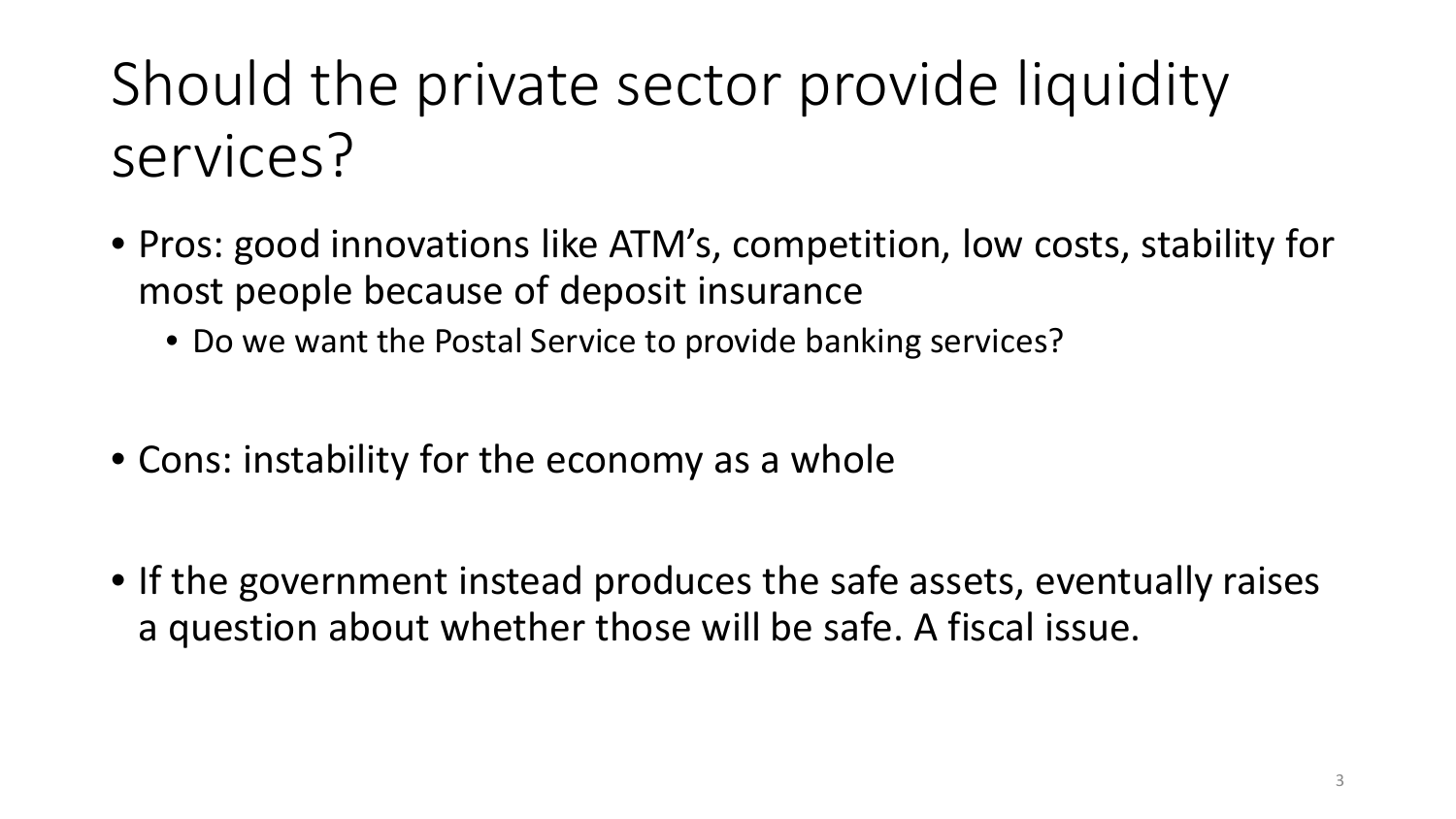# Costs of regulatory changes

- Increase capital requirements to save banks from themselves (from their own incentives).
- But banks face competition from non-banks.
- Could regulate all financial providers like banks.
- But all of this entails costs.
- What's wrong with, say, 30 percent capital?
- Or 20 percent capital for different regulation? (Hensarling proposal)
- $\rightarrow$  A good idea to calculate these costs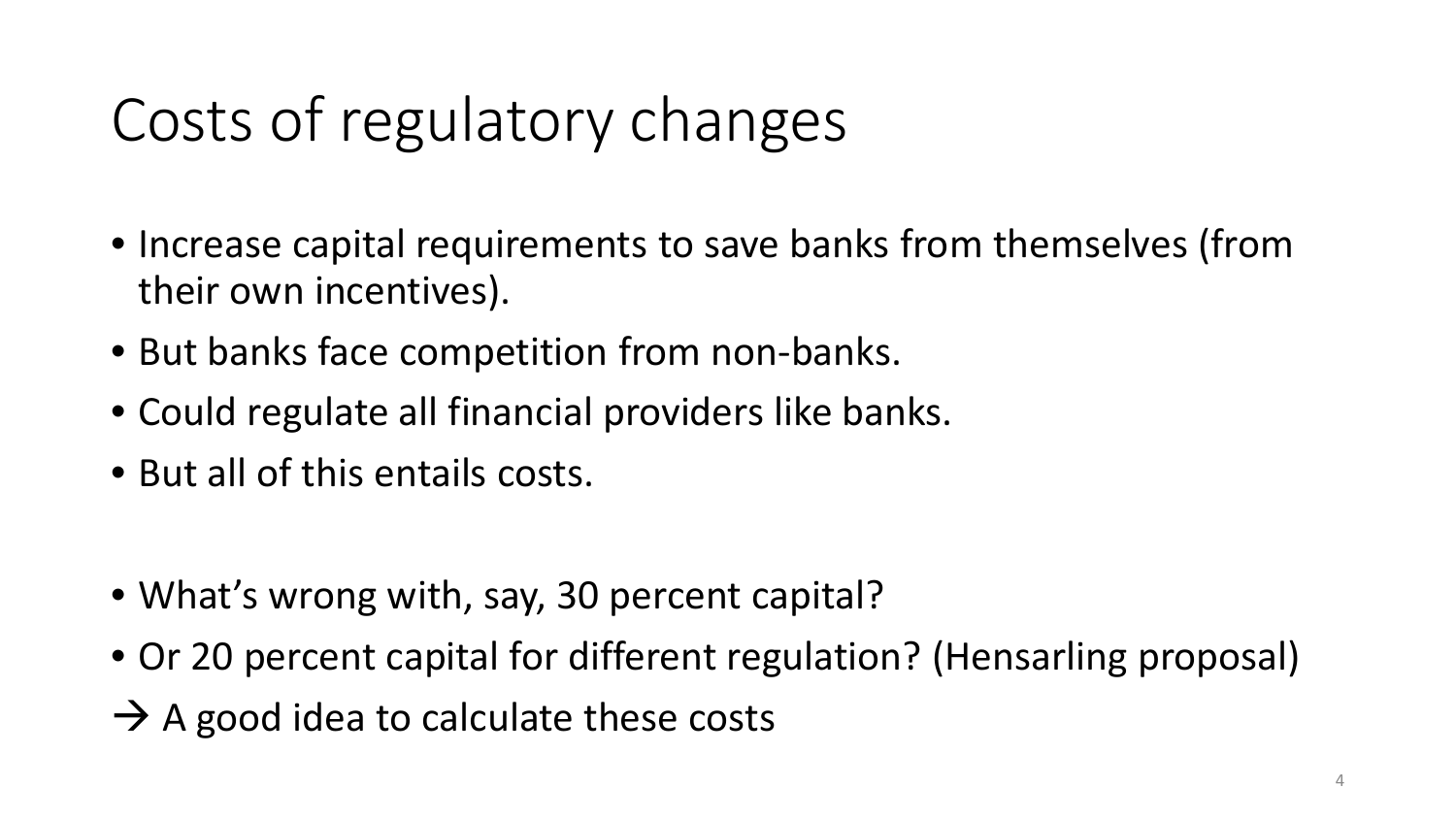### Benefits of Regulatory Changes

- A lot has been done many Fed speakers give the list: capital, liquidity (muni!?!), transparency, etc.
- But at some point, there will still be another big financial crisis.
- If banks have 12.27 percent capital, still need to consider what happens when the losses are 13 percent.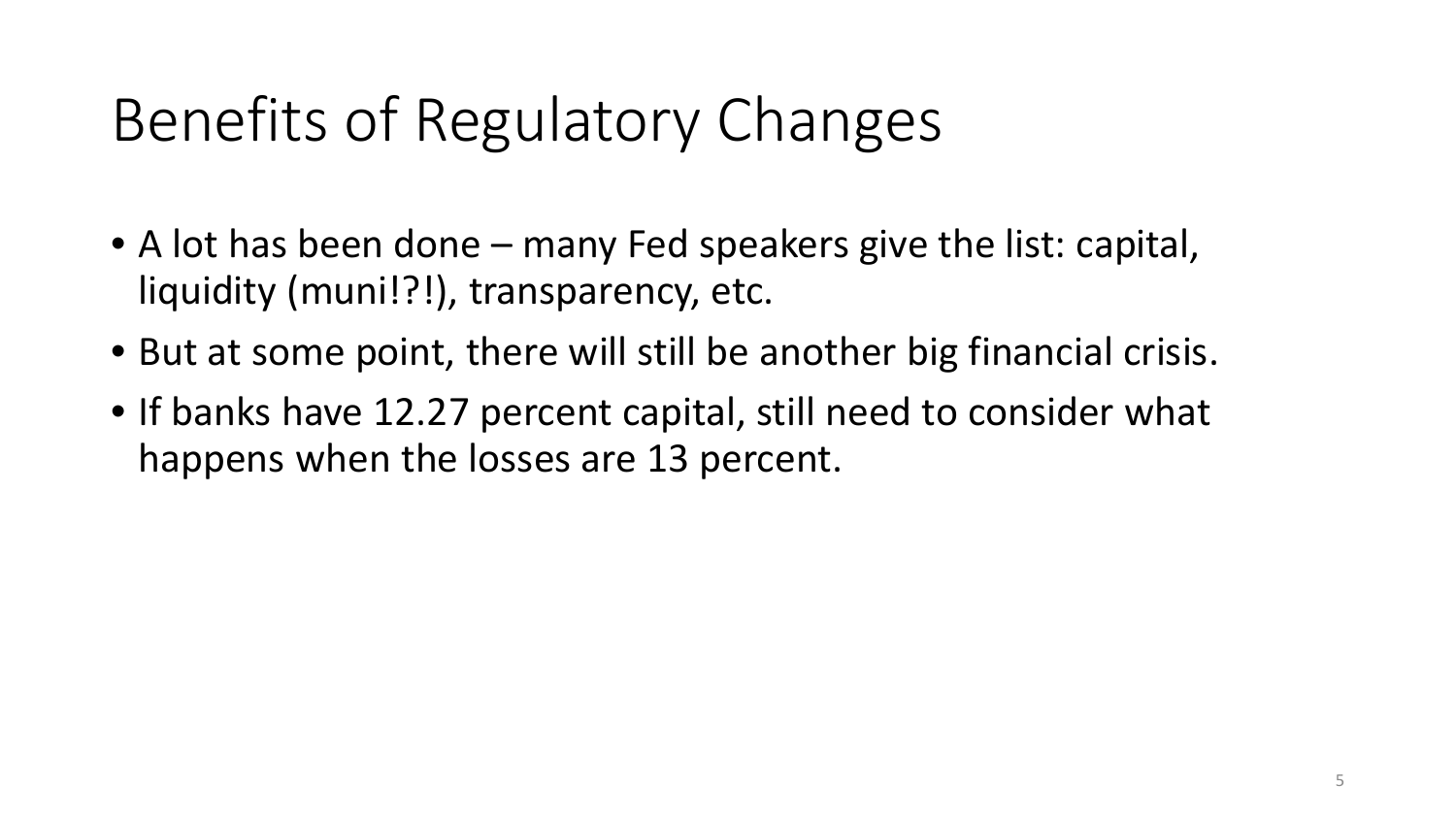# When things go wrong – 13 percent losses

#### • TLAC

- Who will buy that debt? What if a favored party buys TLAC? Will they get preferential treatment?
- When will the convertibility be triggered? If policymakers hesitate to imposes losses in the future, then becomes just another implicit guarantee.
- If private DIP financing is available, then bankruptcy with a judge
- Title II
	- Will losses be imposed at bank 1 if this leads to runs on banks 2, 3, and 4?